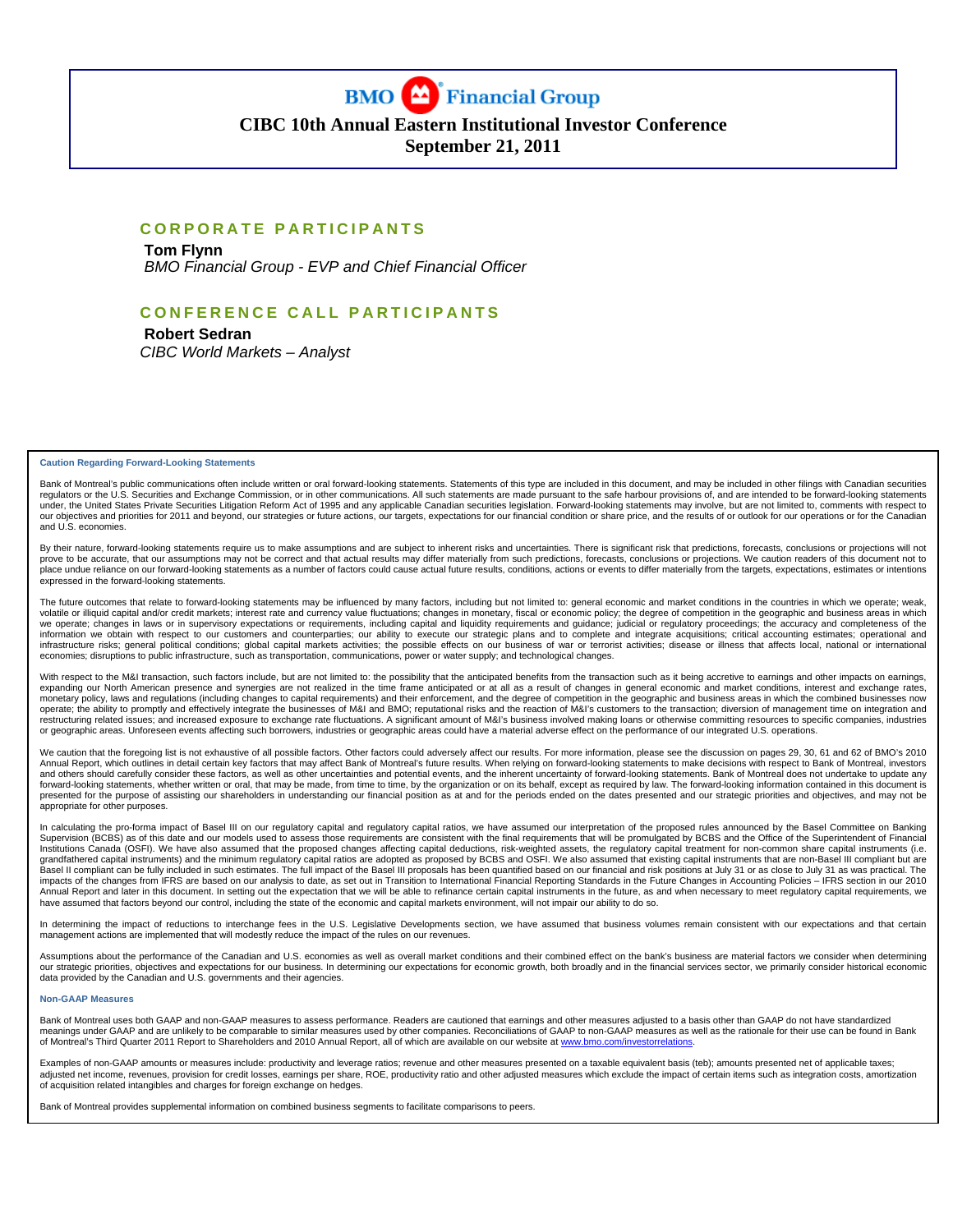# **PRESENTATION**

#### **Robert Sedran** *– CIBC World Markets - Analyst*

Okay. Our next guest is Tom Flynn from Bank of Montréal. Tom was appointed to his current position EVP and Chief Financial Officer in March of this year. He joined BMO in 1992. He went on to serve in a number of roles within BMO Capital Markets including the Head of Financial Services Investment Banking, which was probably helpful through the M&I negotiations. And he also served as Chief Risk Officer of the Bank from 2008 to 2011, which many will remember was a particularly risky time.

Tom, I am not sure I'm doing the forward-looking statements for you but I'll say it anyway. Tom's comments may include forward-looking statements that are subject to certain risks and uncertainties. Actual results may differ materially. So I will leave it to Tom for his opening remarks.

#### **Tom E. Flynn –** *BMO Financial Group - EVP and Chief Financial Officer*

Okay, thank you. It's good to be here at Montréal. I think that's the first time I have made a presentation and haven't had to do the forward-looking statement caution, so thank you for doing that.

I will be brief, I will make a few comments about our quarter and our priorities and then I am happy to take your questions. I'll start with our third quarter results, which we thought were good and consistent with the business performance that we've been delivering through the year. Q3 revenue increased 13%, adjusted net income<sup>1</sup> was \$843 million, which was up 24% from last year, and adjusted EPS<sup>1</sup> was up to a \$1.36 which was an increase of 19% from a year ago.

The investments we are making continue to contribute to top line growth. Year-to-date revenue growth was 10% and it was 8% excluding our acquisition of M&I. Year-to-date adjusted income1 was \$2.4 billion, 16% ahead of last year and adjusted EPS<sup>1</sup> was up 13%. In Q2 we introduced adjusted results to better position us for reporting underlying results after the acquisition of M&I. Adjustments include integration costs for M&I and the amortization of acquisition related intangible assets.

Each of the operating groups delivered a solid performance during the quarter and in the year-todate. In P&C Canada year-to-date net income is \$1.3 billion, up 5%. P&C U.S year-to-date net income was \$199 million, up 18%. PCG, our wealth group year-to-date net income was \$374 million, up 13% and excluding insurance, it was up 35%. BMO Capital Markets year-to-date net income was \$771 million, 28% higher than last year with an ROE of almost 23%. The acquisition of M&I closed on July 5th. M&I added \$117 million of revenue and \$32 million through adjusted net income<sup>1</sup> for the 26 days that was in our third quarter results. It also added \$29 billion in loans and \$34 billion in deposits. The M&I loan portfolio has been subject to extensive due diligence and we have established what we consider to be a prudent credit mark against the portfolio. We expect to generate in excess of \$300 million pre-tax in cost-related synergies with full realization on a run rate basis at the end of 2013.

Looking forward, we have confidence in the performance of our businesses and the results that will generate even during a period of potentially slower economic growth. We think we've got attractive and differentiated levers to grow in the current environment and these include commercial lending, which has always been a strength and a differentiator for BMO. We have a number two position in the Canadian market for commercial lending and a very strong business in our P&C U.S. Group. This is a plus given that we expect commercial loan growth to exceed retail loan growth over the next few years.

1 - as reported:

Net Income was \$793 million, up 18% from last year; EPS was up to \$1.27 which was an increase of 12% from a year ago. YTD Income was \$2.4 billion, 14% ahead of last year; and EPS is up 11%.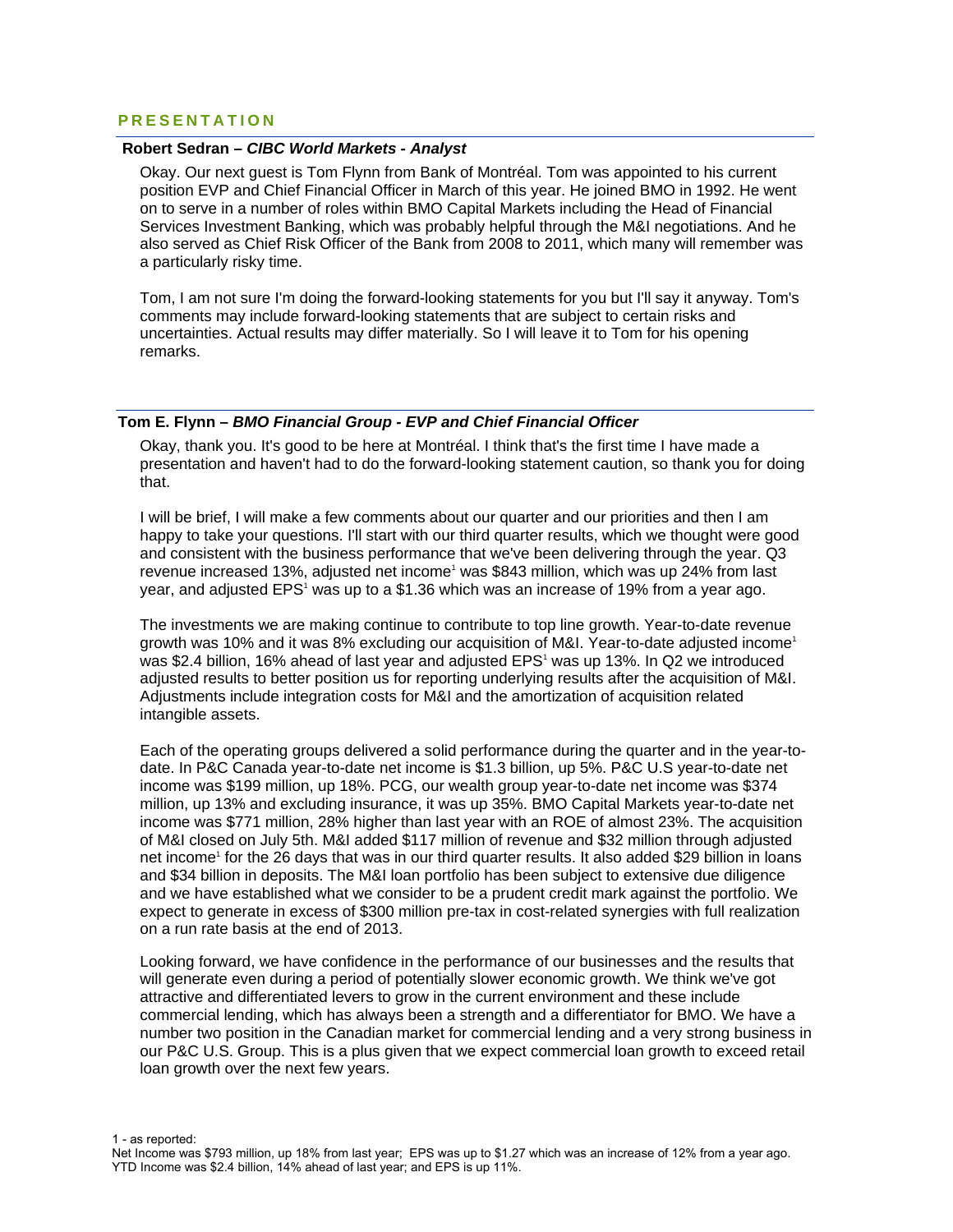Our BMO Capital market business in the U.S. represents another source of leverage in a lower growth environment. We've made significant investments in the business. The retooled U.S. capital markets business is well-positioned as a mid market player to take advantage of opportunities.

Our third growth driver will be the lift achieved from the integration of M&I and this has two parts. The first is taking the best from both banks, which will build a much stronger bank overall, and secondly synergies will drive income growth.

Lastly, we expect continued good performance through time from our P&C Canada Bank, which has delivered top tier revenue and income growth in the last two years.

And with that, I'd be pleased to answer your questions.

### **Q&A**

#### **Robert Sedran** *– CIBC World Markets - Analyst*

You mentioned M&I and I guess it's certainly topical, I know it comes up a lot in my meetings, I'm guessing it comes up a lot in yours as well. You gave us a little bit of flavour for how things are going, can you talk a little bit about the slowing economic environment, what does that do to the plan that you had? Does it affect you at all or are you kind of insulated because you're more internally focused right now?

### **Tom E. Flynn –** *BMO Financial Group - EVP and Chief Financial Officer*

I would say that from an income statement perspective, it insulates us because we have a source of growth that is independent of the economy. We've talked about expecting synergies to be in excess of \$300 million, that's up from the \$250 million at the time that we announced the transaction in December, and we are confident that we'll get those synergies and have detailed integration plans to get at them over the next two, two and a half years. And those synergies are cost based, they are within our control and far more than not, independent of the economic environment.

Just to comment on the environment now versus when we announce the deal; The outlook for the economy has certainly cooled and growth expectations are down. They are down more sharply from where they were earlier in the year compared to where they were in December when we announced the transaction, and expectations increased through the first part of this year and recently have tailed off. So overall, net-net I would say the outlook for growth is somewhat lower than it was when we announced, but not as much lower as it would be comparing sort of the peak of expectations earlier this year to the current outlook.

#### **Robert Sedran** *– CIBC World Markets - Analyst*

So you are hoping after the deal was announced, before it closed you thought this might actually be a lot better than you thought and now it's kind of closer to what you originally thought about it?

#### **Tom E. Flynn –** *BMO Financial Group - EVP and Chief Financial Officer*

Correct.

### **Robert Sedran** *– CIBC World Markets - Analyst*

Okay. When I think about the legacy Harris business, and I guess the legacy business at M&I as well, part of what's going on here is a bit of a retrenchment in M&I followed by re-expansion, is that a fair way to characterize it?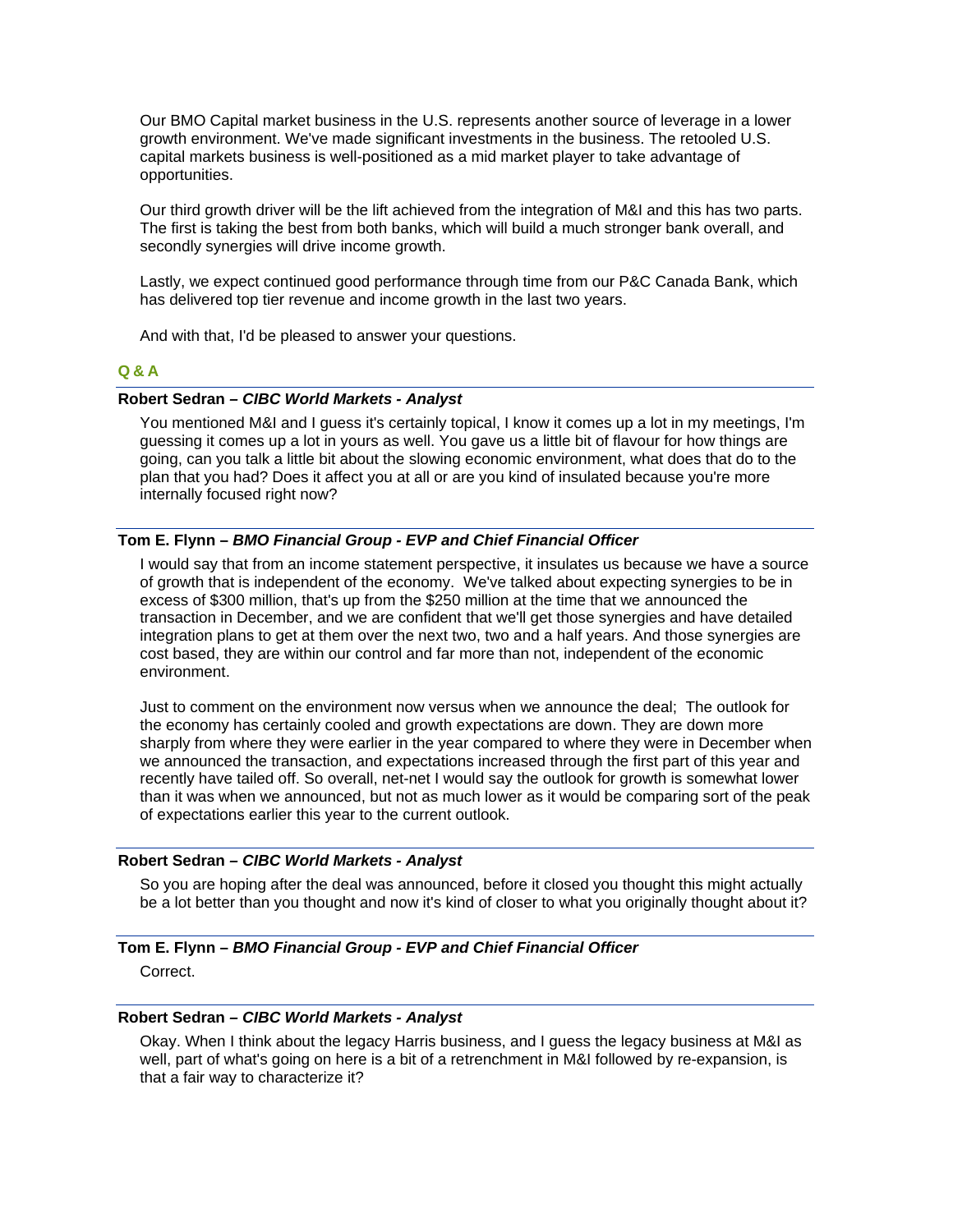### **Tom E. Flynn –** *BMO Financial Group - EVP and Chief Financial Officer*

I would say its retrenchment only in areas. M&I was a fine bank with a long tradition of doing very well and serving core markets in a very successful way, but it had a bit of misadventure in commercial real estate. And so there is going to be retrenchment for sure in the commercial real estate part of the portfolio. And as part of that, we will be running down the part of the portfolio when we put about \$2.5 billion of commercial real estate loans into our Corporate segment managed by risk and we'll be running those off over the next three to four years.

But aside from that the business is, I would say back into in an offensive posture. M&I was going through its difficult time with shoring up its balance sheet and dealing with its issues and less able to aggressively go after good new business. And with the transaction to a very strong balance sheet, we really do think there is power and taking the best from both banks and putting the teams together on the ground to drive the business. And so, overall, the mindset is one of moving forward with confidence and looking to grow the business from a revenue growth perspective.

We'll have a bit of a tailwind from the runoff commercial real estate portfolio. And we've got work to do on the synergies, but the overall posture is far more oriented towards moving the business forward.

#### **Robert Sedran** *– CIBC World Markets - Analyst*

One of the comments I've heard a lot over the last little while, is that the original marks you'd have taken on that loan book that you acquired, you call them prudent, the market might call them excessive, or very conservative to say the least. Let's assume for a second that the world unfolds, even at the conservative, you're well protected against the environment. So let's assume for a second that the experience may not be quite as bad as projected. First talk about your comment on that and then second of all how might we expect the profit to emerge from that legacy book and from those marks that are currently taken?

#### **Tom E. Flynn –** *BMO Financial Group - EVP and Chief Financial Officer*

So we've described the mark as being prudent, we did detailed due-diligence during and after announcing and did far more work and announced an update on the mark when we announced our third quarter results. The update was a number very much in line with the initial number which was good because it had the benefit of additional work and we basically confirmed the number.

In terms of what to look for us as time roles forward, under Canadian accounting we have to in effect true-up the credit market every quarter, and so every quarter we'll have included it in our provision for credit loss. The difference between what we have provided last quarter and the current true-up and that number will move around through time and it will be a function of how the world plays out. And we needed to have a mark that we thought was appropriate, under GAAP we can't have a mark that's unduly conservative and our hope and our expectation is that the mark is adequate and prudent and time will tell. And what we will do is provide disclosure on this because it is a large mark and an important part of our results, it's got the potential in any quarter to create some variability, positive or negative, simply because we've got a large item that's being updated from a mark perspective and we think that we're in a good position post close to deal with the portfolio as it is.

### **Robert Sedran** *– CIBC World Markets - Analyst*

Just sticking with the U.S. business for a bit, if you don't mind. When I think about the size of the Harris bank platform, its number three in Chicago and a meaningful player in a very large market. Would you have said you were at scale in that market, or was this acquisition necessary to bring the entire platform to a level where you're now at scale and you feel you have achieved scale with this purchase?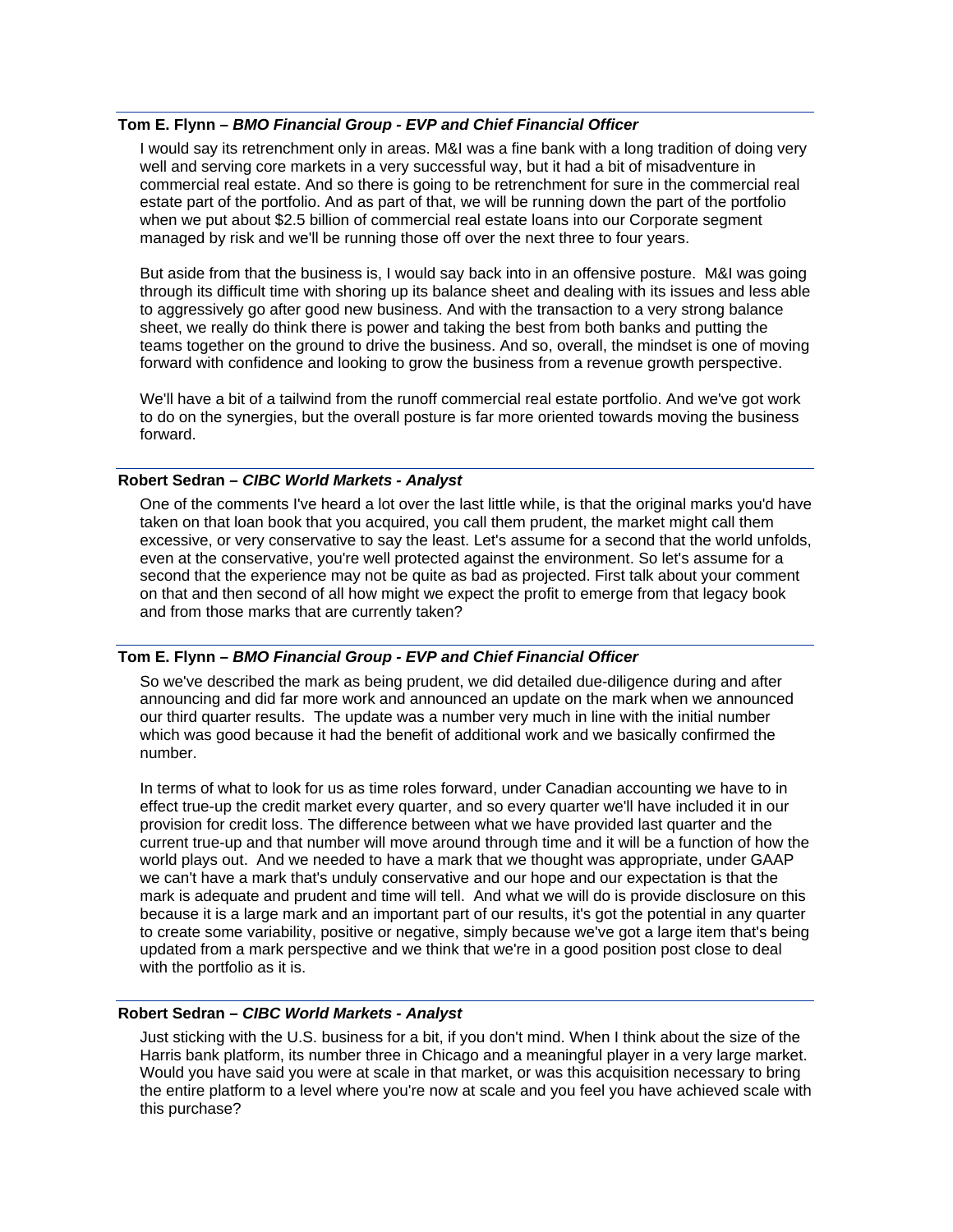#### **Tom E. Flynn –** *BMO Financial Group - EVP and Chief Financial Officer*

I would say that we considered ourselves to be in a good position in the Chicago market. We had a number three position in the market, 10% deposit share. It's a very large market and so overall we were in a good position. There are some micro markets where we'd like to have more of a presence, but that's more of a local micro market build up issue. So from an overall perspective, we were happy with the Chicago share.

We were not at scale, and we were not happy with the productivity level in the business or the return on the business. And with the acquisition, we've combined Harris, which had a very good presence in the Chicago market, with M&I which operates in largely adjacent markets and has had a much lower productivity ratio through time. And so with the combination we want to get more scale and with that a better productivity ratio and a better return and that was an important part of why we wanted to do the transaction. With it we think we in effect have scale. We do want to continue to grow the business, but not in immediate term because the job for us for the next year or plus is to do the job on the integration.

#### **Robert Sedran** *– CIBC World Markets - Analyst*

So by way of thinking about acquisitions in the next little while, clearly if something small, a tuckin, easy to do was to come around, you take a look but something more transformational, there is no appetite for it?

## **Tom E. Flynn –** *BMO Financial Group - EVP and Chief Financial Officer*

No, there will be no appetite for something transformational. And smaller acquisitions can be a lot of work, and in ways more work than bigger acquisitions. And so I think the bar will be higher in the P&C U.S. business even for smaller acquisitions as we work on the integration.

#### **Robert Sedran** *– CIBC World Markets - Analyst*

Okay. Let's move to the entire bank. One of the themes that people are looking to for next year or perhaps hoping for next year as we are seeing revenue growth start to slow, is the expense line in general. Does the focus on integrating M&I and bringing the expense saves out of the U.S. business distract from the ability to more tightly manage your expenses elsewhere or is that just oversimplified and there is lots of room to still manage expenses lower at the bank wide level?

### **Tom E. Flynn –** *BMO Financial Group - EVP and Chief Financial Officer*

I'd come at that from a few ways, I'd say overall expense management should be a good leaper for us, because we do have the benefit of the synergies coming in. So at a consolidated level, the work going on with the synergies is going to help drive expense savings for us. In terms of the impact that the integration work will have on our ability to manage expenses, generally it's two things:

In the business affected it's a big positive because we are getting the combination of the integration, and most of the bank is unaffected by the integration. And so we are far more than not, able to manage our expenses in the rest of the bank away from the distraction that the integration represents. There are some parts of the bank where we've got people involved in the integration and they got other responsibilities and their plates are full given the work going on in the integration.

But more broadly I don't think that the integration itself has a significant ability for us to manage expenses and in the current environment like everybody we're mindful that we need to have an appropriate relationship between revenue growth and the expense growth, and with the prospect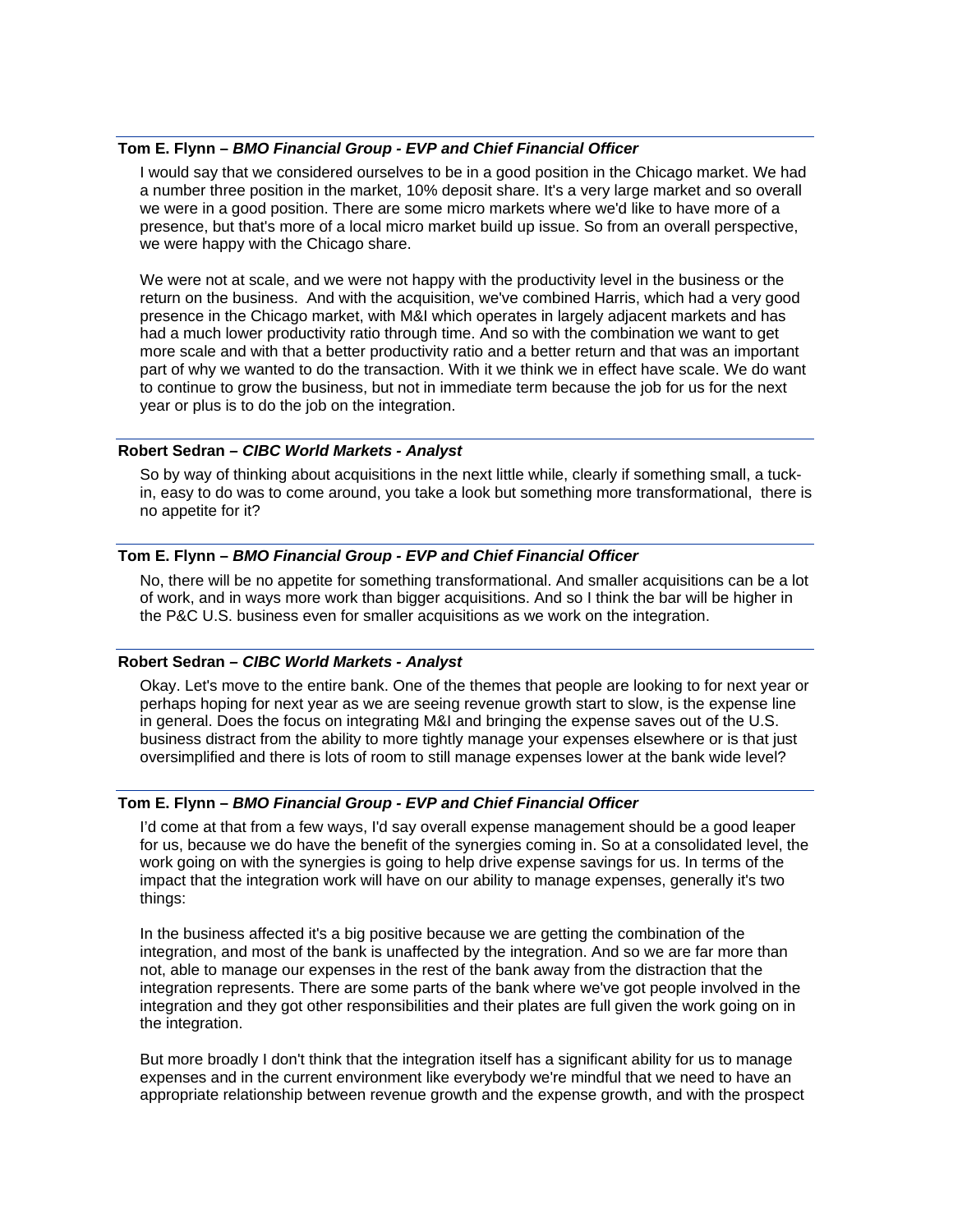for revenue growth likely slowing, expense management is going to become more important as we move into '12.

### **Robert Sedran** *– CIBC World Markets - Analyst*

And I guess that's really the dynamic, when we think about expenses I guess going into 2011 the hope was for a better revenue environment than we ultimately saw and so maybe in some cases the expense build was a little bit higher. That's not necessarily just for the industry and as you are looking into next year it is clear that we can't assume a good revenue environment and so the bank I guess and your plans for next year you are assuming on aligning your expense growth I guess with an expected slow revenue growth. Is that a fair comment?

#### **Tom E. Flynn –** *BMO Financial Group - EVP and Chief Financial Officer*

I would say that's a fair comment, but I think your description is a pretty accurate one and that through this year the expectation was that we would have a good level of growth in the business and the industry overall was more than not making investments in the business.

Many of those investments have a tail. And you don't turn the tap off on those overnight and so we've got some continued expense growth related to initiatives that we put in place earlier in the year. We talked on our third quarter conference call about expecting to see expenses in our personal and commercial banking business show an increase in the fourth quarter because of project spend that we have coming through and that's going to happen.

As we roll forward into next year and some of those projects start to tail off then we will absolutely be looking at moderating expense growth and making sure that we've got the right relationship between expense growth and revenue growth.

#### **Robert Sedran** *– CIBC World Markets - Analyst*

Talk about commercial lending being one of the areas, one of the growth veins I guess for next year or into the future? The bank has actually talked a lot about this, Bill has talked a lot about it in terms of the opportunity on the business side, certainly that's stripping the personal side given the leverage ratios which we had discussed actually previously. Is that happening the way you would have hoped or is this slowing economy in general, slowing the demand for the business side and might we be a little too optimistic about the business lending outlook for next year.

### **Tom E. Flynn –** *BMO Financial Group - EVP and Chief Financial Officer*

Yeah. We have talked about that, and I think others have talked it as well. The expectation is heading into '11 was that we would have a pickup in commercial lending activity in Canada and U.S. We saw pretty decent growth in the first few quarters of the year, sort of 7% growth give or take in the loan portfolio in Canada on the commercial side, and lower on the U.S. side. And the growth was a little lower in the third quarter. And so our perspective is that business is watching what's going on in the world. And right now there is a heightened level of uncertainty for all of the reasons that we read about in the paper everyday and people are adopting a little bit of a "wait and see" attitude to get more clarity on the economic outlook before they accelerate spend.

So growth expectations have come down a bit, sort of in sympathy with the reduced outlook for the economy, but we continue to think that the commercial side of the business is going to generate better growth than the retail side. And the commercial business isn't just about loan growth. That's the biggest driver, but we are very focused in our business on the fee and deposit side of the commercial portfolio as well. Our share in the lending business is higher than it is on the deposit side of the business, and we think there is an opportunity to talk to our clients to look to get more of the fee and deposit share of business that they have. So that we've got a better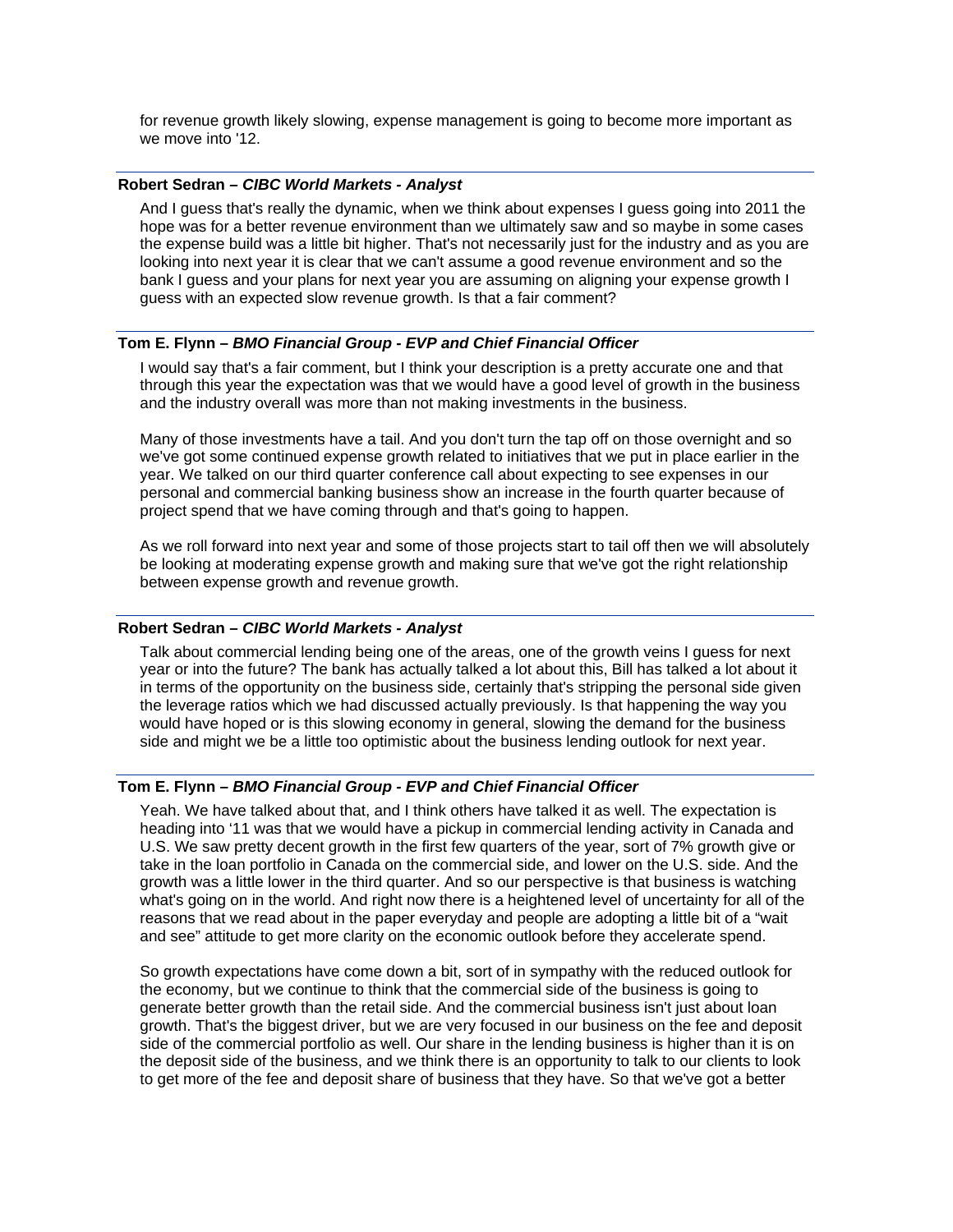relationship between the two, and that's going to be a big focus if the asset side of the growth equation is a little softer.

### **Robert Sedran** *– CIBC World Markets - Analyst*

I guess by the nature of the fact that we are all bank consumers or at-least most of us are bank consumers, we see the competitive environment on the retail side a little bit more than the commercial side. Is it as intense and aggressive on the commercial side and the deposit and the loan side as we're seeing in the retail side?

### **Tom E. Flynn –** *BMO Financial Group - EVP and Chief Financial Officer*

I would say it's competitive. It's hard to be precise in answering whether it's more or less competitive. The commercial business is an attractive business. All of the banks compete for it. I think it has been a reasonable competition and give or take to me the competition has been significantly different than it is on the retail side, although as you say the retail side is more visible given that we're all consumers and the advertising spend is higher in that area.

### **Robert Sedran** *– CIBC World Markets - Analyst*

I will switch gears to talk about capital markets for a second. Last quarter was a weak trading quarter for everybody except BMO, which actually did reasonably well and certainly was a bit kickoff a head fake to start up earnings season on the trading side. Why is that? Was there something unusual or we are hearing a lot of chatter that the trading environment is getting softer and the numbers we've seen even in 2011 may not be repeatable in 2012. Can you talk about what went well for BMO last quarter and should we be nervous about 2012 and the trading outlook for the industry?

## **Tom E. Flynn –** *BMO Financial Group - EVP and Chief Financial Officer*

So we did have a good Q3 both in absolute terms and relative terms. The trading businesses as you know are ones there is a degree of, I won't use the word volatility, but there are ups and downs. And so in any given quarter, you can do a little better or a little worse depending on how things happen to end up for you and we were pleased with our performance. The results on the equity side and the commodity side of the business in particular were strong relative to peers.

Looking forward, I think people have been pretty clear that the current environment is not a very constructive one from a trading perspective and the situation in Europe has given rise to volatility, wider credit spreads and uncertainty. And to-date for the industry, it has been more negative than positive and the uncertainty is such that the activity levels are down because people are sitting on the sidelines looking for direction. And so the current environment is a tough one we've seen comments on that from U.S. banks and European banks and our hope would be that we'll get more stability in the environment as we move forward and with that a better environment for the business and time will tell.

### **Robert Sedran** *– CIBC World Markets - Analyst*

The European issues are above the fold in the newspapers pretty much every day these days, I guess I would be remiss not to ask, I know we had the conference call not long ago and some pretty good talk around how you protected yourself, but some European banks continue to be, let's call it distressed. What is the bank doing to manage counterparty risk and are we managing those relationships on those specific banks, or is there any exposure to them and are those exposures being managed out?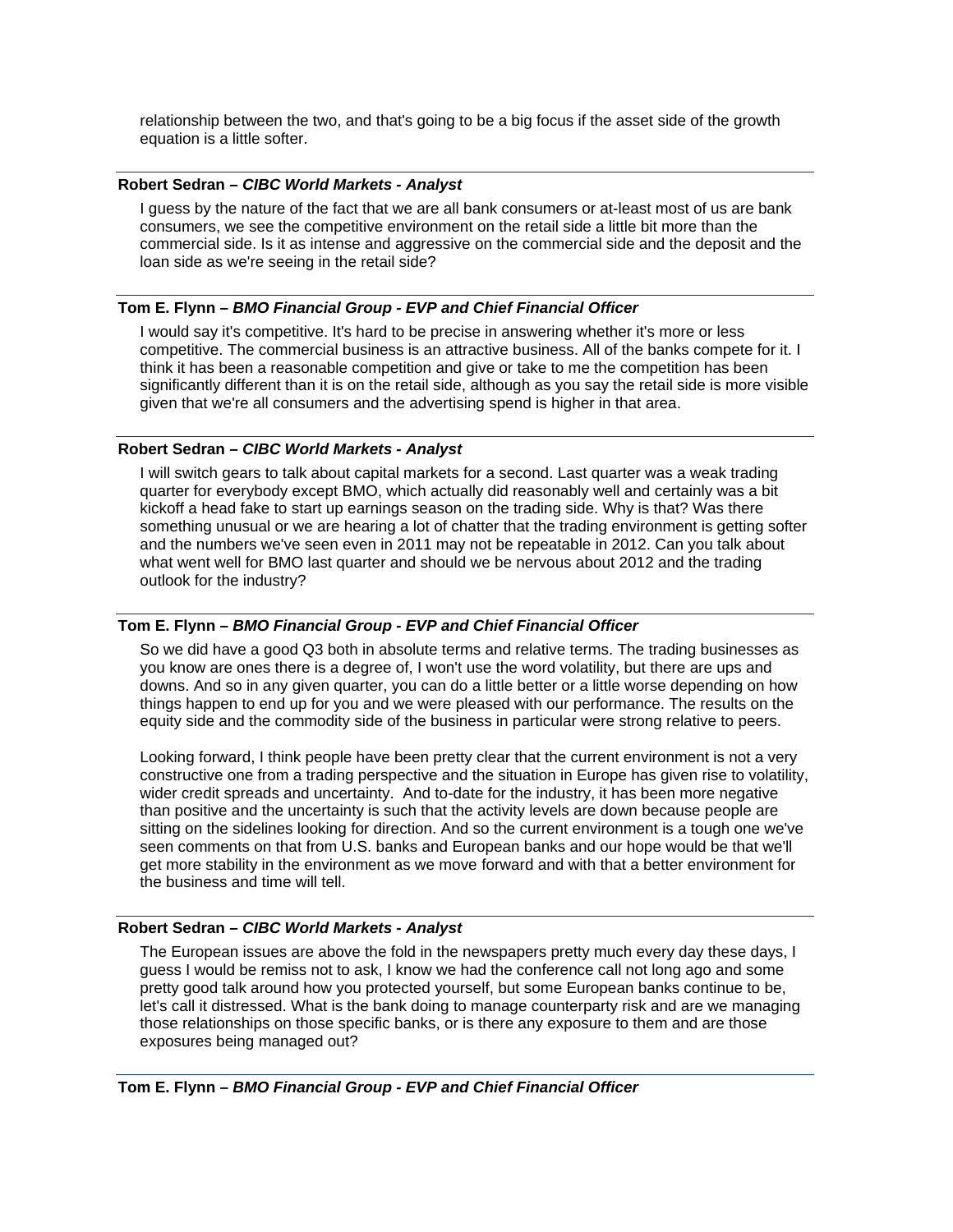A few things, our exposure to the peripheral countries is very, very small. We've given disclosure on that in our published materials and on the call. In terms of the exposure to European banks we don't have significant exposure on the balance sheet. We do have relationships with many of those banks, but the practice in the industry as you know for trading activities, is to have CSAs in place where amounts owed to and fro are covered by collateral. So we wouldn't have significant uncollateralized exposure to European banks on the balance sheet and we're watching this situation.

Our big concern related to the situation in Europe really isn't the direct impact from the balance sheet, it's being indirectly impacted from what that's doing to confidence from the environment from a market volatility perspective and the impacts on the economy.

### **Robert Sedran** *– CIBC World Markets - Analyst*

Do you notice any impact on funding?

#### **Tom E. Flynn –** *BMO Financial Group - EVP and Chief Financial Officer*

I would say not significant, I mean funding markets in Europe are stressed, we've all read there are more stress for some players. Canadian banks generally are seen as a safe haven, and so we are as an industry in as good a place as we could be I think, in the current environment. North American markets have not been as affected at all as European markets, but there is caution in the market for sure.

## **Robert Sedran** *– CIBC World Markets - Analyst*

I want to talk a little bit about some of the regulatory challenges facing the sector, and I guess in Canada it feels like we have a bit more of a collaborative approach where the banks are working together with the regulators to make a healthier environment. It feels like in the U.S. a bit more of confrontational approach.

So we have capital reforms, we've had credit card reforms, we've had Durbin and Dodd Frank, and all the rest. There is a feel like the worst is behind and that is a dangerous answer to give I guess, but it feels like the worst is behind and that finally it's going to be about operating the bank or are there more storm clouds on the horizon that we have to worry about on this following, and I guess you can contrast or compare both sides of the border?

### **Tom E. Flynn –** *BMO Financial Group - EVP and Chief Financial Officer*

Yeah, I think your characterization of the tone of the discussion on the two sides of the border is pretty accurate. And I don't know that its a reflection of the fundamental difference, I think it's more a reflection of the different experience the countries had through the downturn, and situation in the U.S. is more severe and the response too, was not surprisingly, more significant.

In terms of whether or not the worst is behind us, I'd talk about that in two dimensions. The first is we haven't implemented all of the changes that have been proposed. And so from an implementation perspective, we need to work through the Basel Capital requirements, Basel liquidity requirements, which have not yet been finalized. We need to have rule making on large parts of Dodd-Frank. And so there is a lot of implementation work that we need to work through that I would hope would not give rise to significant surprise, but there is work to do.

And then in terms of the risk of significant new developments that would be negative for the industry, I personally think that's a low likelihood, because of the way that all of the things that have been done to date and the reality that there is a lot of work still to do on implementation would add significant incremental reforms on top of everything we have got, I think it would be difficult for anybody to do.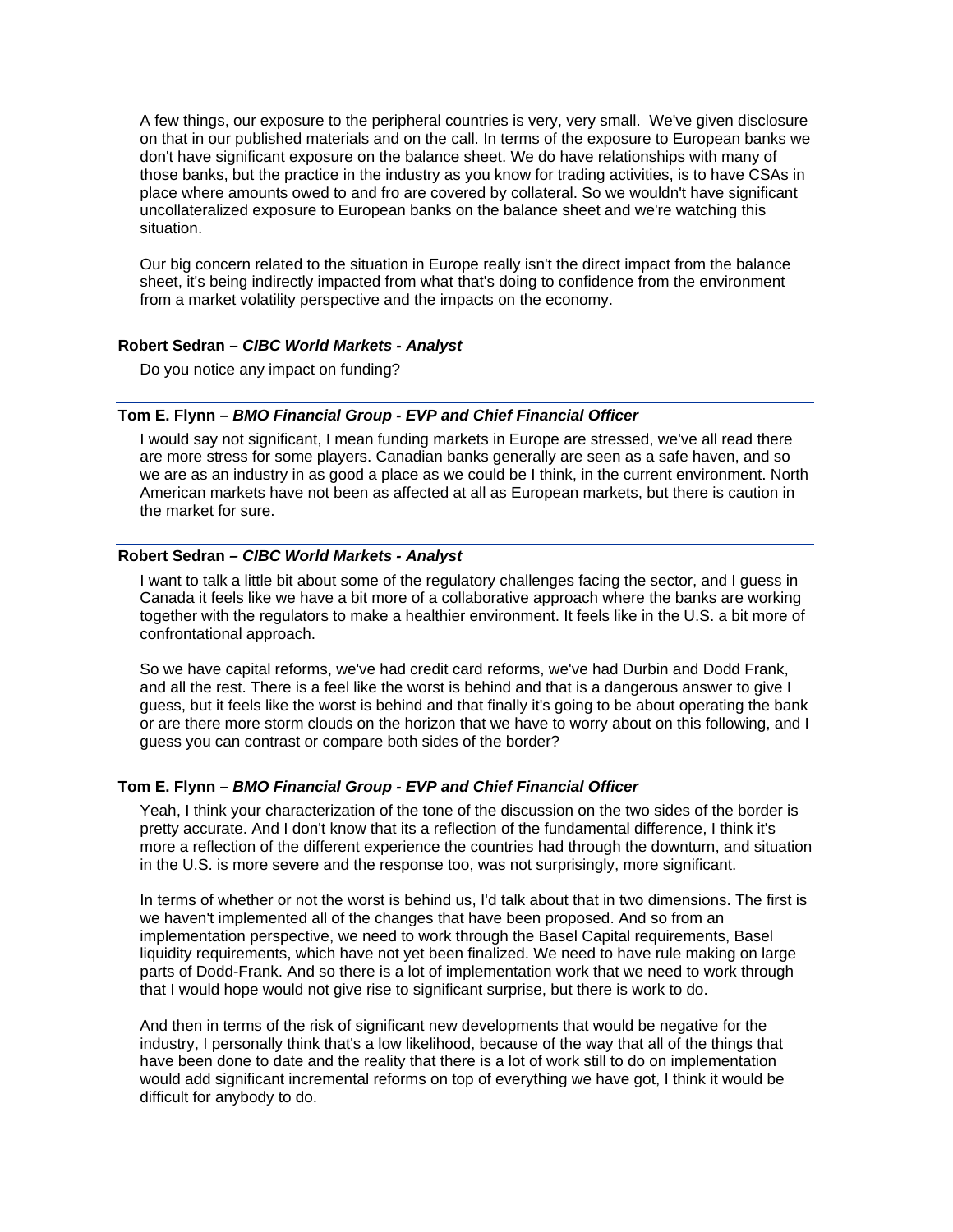### **Robert Sedran** *– CIBC World Markets - Analyst*

Is it affecting the competitive environment in the U.S.? The Bank of Montreal is going to be fine, no matter what the environment is. There will be certain amounts, differences in profitability I suppose but not the business model, but a number of your competitors down there presumably are going to struggle under the way, some of the new regulations. Have you noticed the difference in the competitive environment? Like has it been practicable impact of all this on the ground?

### **Tom E. Flynn –** *BMO Financial Group - EVP and Chief Financial Officer*

I think the biggest impact on the ground in the U.S. is on the retail side of the business, where some of the Dodd-Frank related reforms have a significant impact on some business models. And for the banks that were most affected, they have got significant issues and they are looking to restructure their business and take significant actions. For us, it is less of an issue. And Reg E was implemented over a year ago, which is fully in our run rate U.S. P&C results. And the interchange that's coming is about \$40 million in impact to us pre-tax, with a bit of mitigation built in there, and that's an annual number, so not a significant number for us, but for many industry participants the changes on the retail side are very significant. And I guess our hope would be that the industry is going to react in a way that will restore revenue streams although they'll take a different form, so that we end up with the business that generates adequate return on capital.

### **Robert Sedran** *– CIBC World Markets - Analyst*

Okay. Got about three minutes left.. I guess we'll close out talking about credit. Have loan losses bottomed for this cycle?

### **Tom E. Flynn –** *BMO Financial Group - EVP and Chief Financial Officer*

Well, I'll say what we always say on the losses: There is a general trend and the losses will move around quarter-to-quarter. So the general trend for the last year has been down. This was a very good cycle I think from a credit perspective for the Canadian industry, losses were low compared to higher downturns. Last quarter we were at 40 basis points of loss on the portfolio. That's about equal to a 20 year average. And given what's going on in the economy, there's probably not a lot of downward potential from that number.

Unemployment in the U.S. is still high. Unemployment in Canada looks like it's stalled out at the current time and growth is slowing. So feels like the loan losses are going to, if we get the sort of low growth environment that we were talking about come in at above the current level that are coming in for the next number of quarters.

### **Robert Sedran** *– CIBC World Markets - Analyst*

When I look at the last three cycles in the loan loss side, and this is for the industry, but I think the same would hold true for Bank of Montreal. The successive peak in the loan losses has been lower every time.

The next downtown we're going to enter whenever it happens, whether it's next year or beyond feels like the Canadian consumer is going to enter there with a lot more leverage than they did in previous cycles. Are we going to break that cycle and maybe the next peak in loan losses will actually be higher and then we won't have that same…or will the next down turn be a little bit more painful, I guess what I'm asking.

### **Tom E. Flynn –** *BMO Financial Group - EVP and Chief Financial Officer*

Well it has a potential to be, obviously depending on the severity. The last down turn was a good one. I think exceeded the industry expectations and the market expectations, which was good to